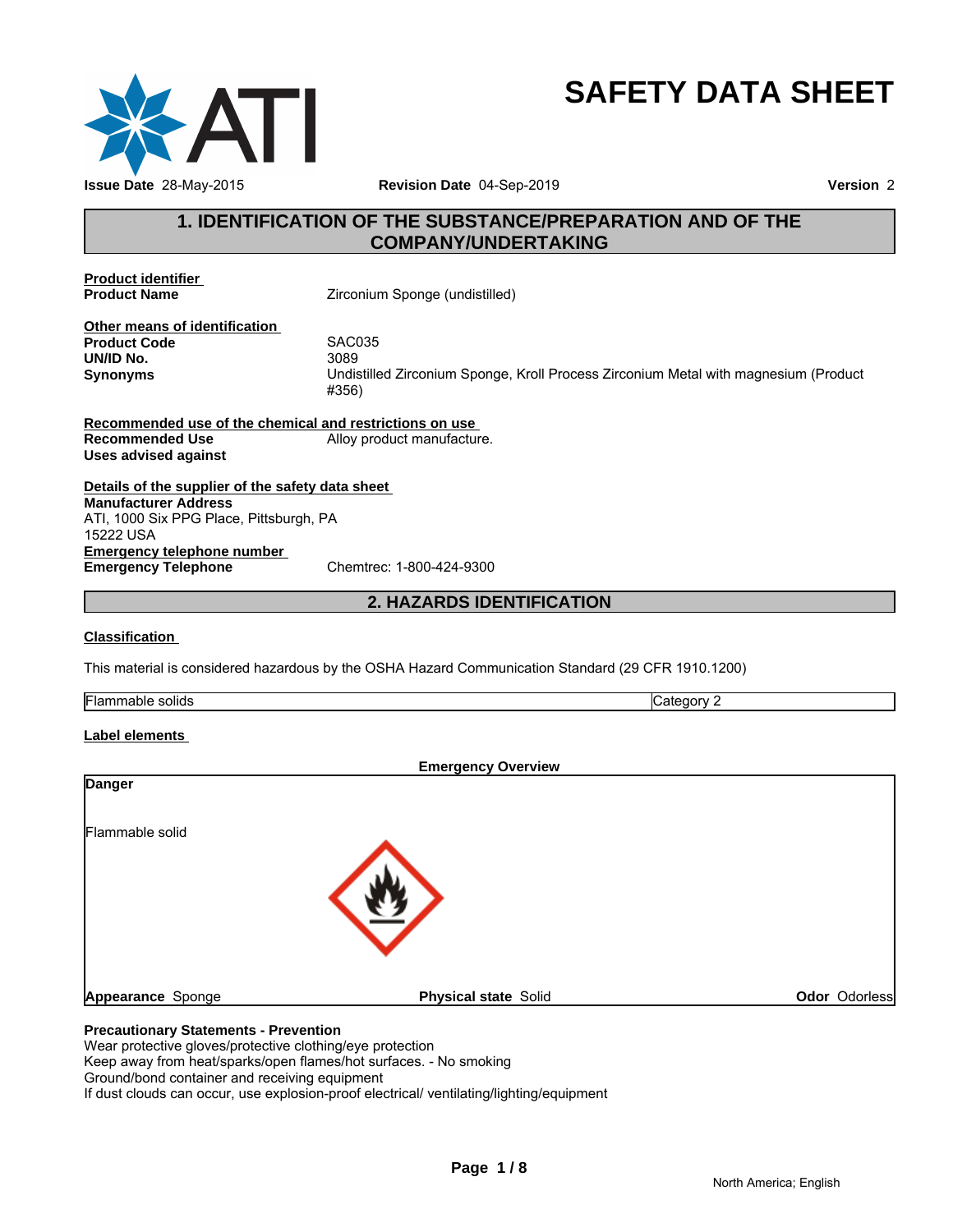### **Precautionary Statements - Response**

In case of fire: Use salt (NaCl) or class D dry powder for extinction

### **Hazards not otherwise classified (HNOC)**

### Not applicable

### **Other Information**

When product is subjected to welding, burning, melting, sawing, brazing, grinding, buffing, polishing, or other similar heat-generating processes, the following potentially hazardous airborne particles and/or fumes may be generated: Zinc, copper, magnesium, or cadmium fumes may cause metal fume fever.

### **3. COMPOSITION/INFORMATION ON INGREDIENTS**

**Synonyms** Undistilled Zirconium Sponge, Kroll Process Zirconium Metal with magnesium, (Product #356).

| <b>Chemical Name</b> | CAS No.   | Weight-%  |
|----------------------|-----------|-----------|
| Zirconium            | 7440-67-7 | $60 - 99$ |
| Magnesium            | 7439-95-4 | 0-35      |
| Magnesium Chloride   | 7786-30-3 | $-1$      |

.

### **4. FIRST AID MEASURES**

### **First aid measures**

|                                                             | <b>5. FIRE-FIGHTING MEASURES</b>                                                                                                                       |
|-------------------------------------------------------------|--------------------------------------------------------------------------------------------------------------------------------------------------------|
| Note to physicians                                          | Treat symptomatically.                                                                                                                                 |
|                                                             | Indication of any immediate medical attention and special treatment needed                                                                             |
| <b>Symptoms</b>                                             | None anticipated.                                                                                                                                      |
| Most important symptoms and effects, both acute and delayed |                                                                                                                                                        |
| Ingestion                                                   | IF SWALLOWED: Call a POISON CENTER or doctor/physician if you feel unwell.                                                                             |
| <b>Inhalation</b>                                           | If excessive amounts of smoke, fume, or particulate are inhaled during processing, remove<br>to fresh air and consult a qualified health professional. |
| <b>Skin Contact</b>                                         | None under normal use conditions.                                                                                                                      |
| Eye contact                                                 | In the case of particles coming in contact with eyes during processing, treat as with any<br>foreign object.                                           |
|                                                             |                                                                                                                                                        |

### **Suitable extinguishing media**

Isolate large fires and allow to burn out. Smother small fires with salt (NaCl) or class D dry powder fire extinguisher.

**Unsuitable extinguishing media** Do not spray water on burning metal as an explosion may occur. This explosive characteristic is caused by the hydrogen and steam generated by the reaction of water with the burning material. If a fire occurs in the area, avoid water contact with the product to prevent evolution of hazardous gases.

### **Specific hazards arising from the chemical**

Intense heat. Very fine, high surface area material resulting from processing this product may ignite spontaneously at room temperature. WARNING: Fine particles of this product may form combustible dust-air mixtures. Keep particles away from all ignition sources including heat, sparks, and flame. Prevent dust accumulations to minimize combustible dust hazard.

**Hazardous combustion products**Zinc, copper, magnesium, or cadmium fumes may cause metal fume fever.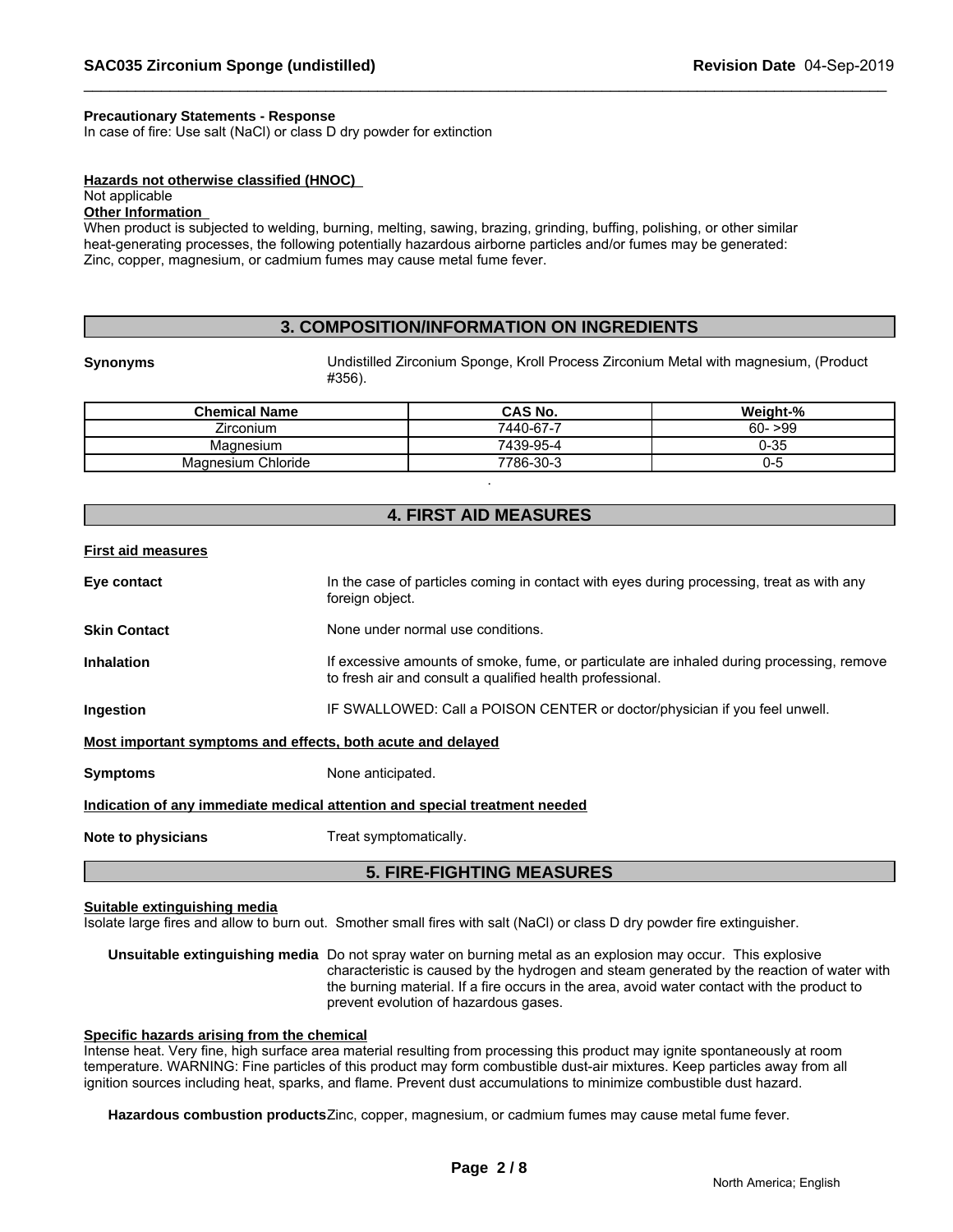### **Explosion data Sensitivity to Mechanical Impact** None. **Sensitivity to Static Discharge** May be ignited by heat, sparks or flames.

### **Protective equipment and precautions for firefighters**

Firefighters should wear self-contained breathing apparatus and full firefighting turnout gear.

|                                                              | <b>6. ACCIDENTAL RELEASE MEASURES</b>                                                                                                                                                                                                                                                                                                                                                                              |  |  |
|--------------------------------------------------------------|--------------------------------------------------------------------------------------------------------------------------------------------------------------------------------------------------------------------------------------------------------------------------------------------------------------------------------------------------------------------------------------------------------------------|--|--|
|                                                              | Personal precautions, protective equipment and emergency procedures                                                                                                                                                                                                                                                                                                                                                |  |  |
| <b>Personal precautions</b>                                  | Use personal protective equipment as required.                                                                                                                                                                                                                                                                                                                                                                     |  |  |
| For emergency responders                                     | Use personal protective equipment as required. Follow Emergency Response Guidebook,<br>Guide No. 170.                                                                                                                                                                                                                                                                                                              |  |  |
| <b>Environmental precautions</b>                             |                                                                                                                                                                                                                                                                                                                                                                                                                    |  |  |
| <b>Environmental precautions</b>                             | Collect spillage to prevent release to the environment.                                                                                                                                                                                                                                                                                                                                                            |  |  |
| Methods and material for containment and cleaning up         |                                                                                                                                                                                                                                                                                                                                                                                                                    |  |  |
| <b>Methods for containment</b>                               | Prevent further leakage or spillage if safe to do so.                                                                                                                                                                                                                                                                                                                                                              |  |  |
| Methods for cleaning up                                      | Sweep or shovel material into dry containers using non-sparking tools. Avoid creating<br>uncontrolled dust. Wash the spill location thoroughly with water - remaining magnesium<br>chloride residue would cause the floor to become slippery.                                                                                                                                                                      |  |  |
|                                                              | 7. HANDLING AND STORAGE                                                                                                                                                                                                                                                                                                                                                                                            |  |  |
| <b>Precautions for safe handling</b>                         |                                                                                                                                                                                                                                                                                                                                                                                                                    |  |  |
| Advice on safe handling                                      | Very fine, high surface area material resulting from grinding, buffing, polishing, or similar<br>processes of this product may ignite spontaneously at room temperature. WARNING: Fine<br>particles of this product may form combustible dust-air mixtures. Keep particles away from<br>all ignition sources including heat, sparks, and flame. Prevent dust accumulations to<br>minimize combustible dust hazard. |  |  |
| Conditions for safe storage, including any incompatibilities |                                                                                                                                                                                                                                                                                                                                                                                                                    |  |  |
| <b>Storage Conditions</b>                                    | Keep away from heat, sparks, flame and other sources of ignition (i.e., pilot lights, electric<br>motors and static electricity). For long-term storage, keep sealed in argon-filled steel drums.                                                                                                                                                                                                                  |  |  |
| Incompatible materials                                       | Water. Dissolves in hydrofluoric acid. Ignites in the presence of fluorine. When heated<br>above 200°C, reacts exothermically with the following: Chlorine, bromine, halocarbons,<br>carbon tetrachloride, carbon tetrafluoride, and freon.                                                                                                                                                                        |  |  |

## **8. EXPOSURE CONTROLS/PERSONAL PROTECTION**

### **Control parameters**

### **Exposure Guidelines**

| <b>Chemical Name</b> | <b>ACGIH TLV</b>                                         | <b>OSHA PEL</b>                                      |
|----------------------|----------------------------------------------------------|------------------------------------------------------|
| Zirconium            | STEL: 10 mg/m <sup>3</sup> STEL: 10 mg/m <sup>3</sup> Zr | TWA: 5 mg/m <sup>3</sup> $Zr$                        |
| 7440-67-7            | TWA: 5 mg/m <sup>3</sup> TWA: 5 mg/m <sup>3</sup> Zr     | (vacated) STEL: 10 mg/m <sup>3</sup> (vacated) STEL: |
|                      |                                                          | 10 mg/m $3 Zr$                                       |
| Magnesium            |                                                          |                                                      |
| 7439-95-4            |                                                          |                                                      |
| Magnesium Chloride   |                                                          |                                                      |
| 7786-30-3            |                                                          |                                                      |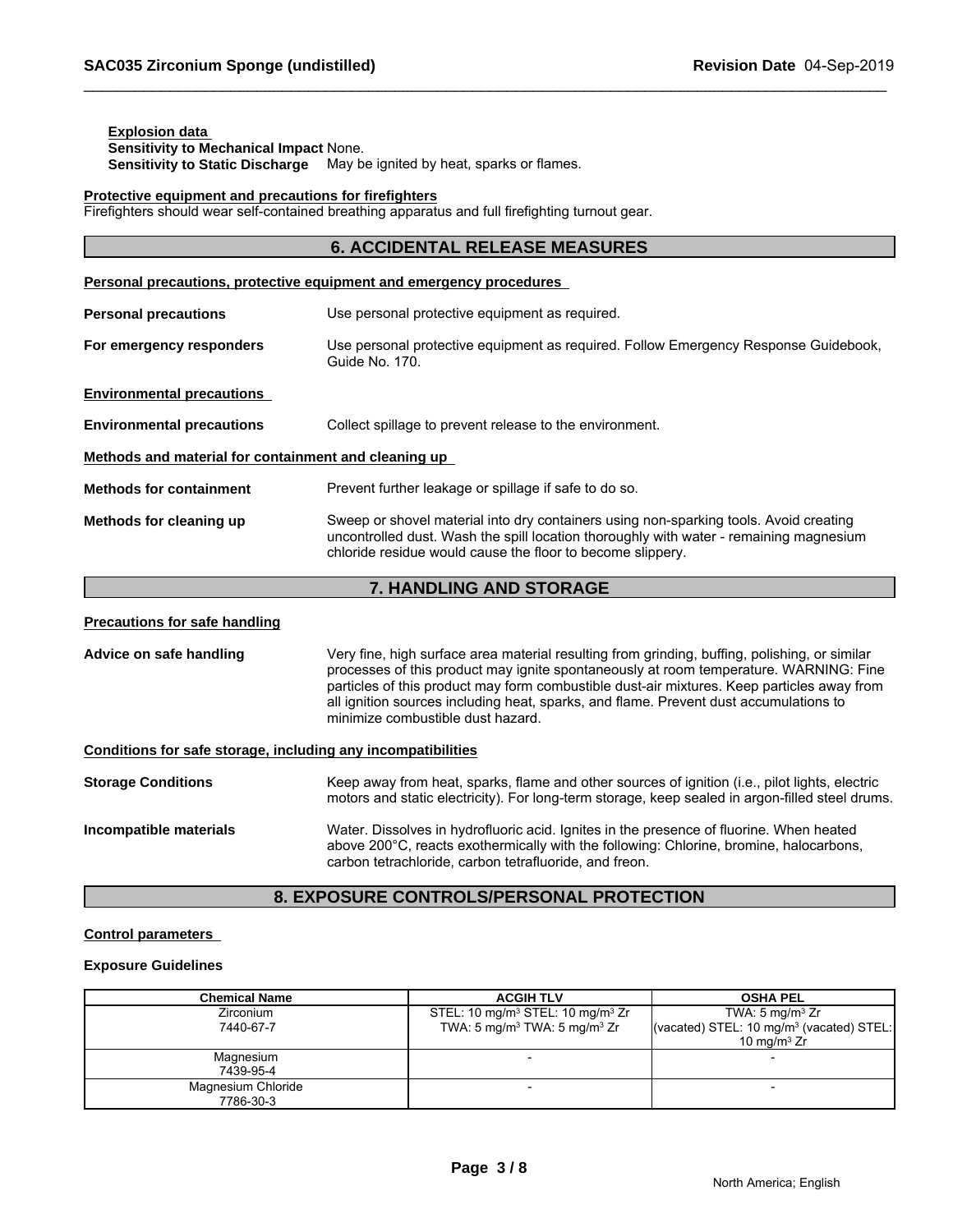### **Appropriate engineering controls**

| <b>Engineering Controls</b>                                           | Avoid generation of uncontrolled particles.                                                                                                                                                                                                                                                                                                                                     |  |  |  |  |
|-----------------------------------------------------------------------|---------------------------------------------------------------------------------------------------------------------------------------------------------------------------------------------------------------------------------------------------------------------------------------------------------------------------------------------------------------------------------|--|--|--|--|
| Individual protection measures, such as personal protective equipment |                                                                                                                                                                                                                                                                                                                                                                                 |  |  |  |  |
| <b>Eye/face protection</b>                                            | When airborne particles may be present, appropriate eye protection is recommended. For<br>example, tight-fitting goggles, foam-lined safety glasses or other protective equipment that<br>shield the eyes from particles.                                                                                                                                                       |  |  |  |  |
| Skin and body protection                                              | Fire/flame resistant/retardant clothing may be appropriate during hot work with the product.<br>Wear protective gloves. Cut-resistant gloves and/or protective clothing may be appropriate<br>when sharp surfaces are present.                                                                                                                                                  |  |  |  |  |
| <b>Respiratory protection</b>                                         | When particulates/fumes/gases are generated and if exposure limits are exceeded or<br>irritation is experienced, proper approved respiratory protection should be worn.<br>Positive-pressure supplied air respirators may be required for high airborne contaminant<br>concentrations. Respiratory protection must be provided in accordance with current local<br>regulations. |  |  |  |  |
| <b>General Hygiene Considerations</b>                                 | Handle in accordance with good industrial hygiene and safety practice.                                                                                                                                                                                                                                                                                                          |  |  |  |  |

### **9. PHYSICAL AND CHEMICAL PROPERTIES**

### **Information on basic physical and chemical properties**

| <b>Physical state</b>            | Solid                    |                       |                |
|----------------------------------|--------------------------|-----------------------|----------------|
| Appearance                       | Sponge                   | Odor                  | Odorless       |
| <b>Color</b>                     | Metallic gray or silver  | <b>Odor threshold</b> | Not applicable |
|                                  |                          |                       |                |
| <b>Property</b>                  | <b>Values</b>            | Remarks • Method      |                |
| рH                               |                          | Not applicable        |                |
| Melting point / freezing point   | 1850 °C / 3360 °F        |                       |                |
| Boiling point / boiling range    |                          |                       |                |
| <b>Flash point</b>               |                          |                       |                |
| <b>Evaporation rate</b>          | No information available | Not applicable        |                |
| Flammability (solid, gas)        | No information available | Flammable             |                |
| <b>Flammability Limit in Air</b> |                          |                       |                |
| <b>Upper flammability limit:</b> |                          |                       |                |
| Lower flammability limit:        |                          |                       |                |
| Vapor pressure                   |                          | Not applicable        |                |
| Vapor density                    |                          | Not applicable        |                |
| <b>Specific Gravity</b>          | 6.49                     |                       |                |
| <b>Water solubility</b>          |                          |                       |                |
| Solubility in other solvents     |                          |                       |                |
| <b>Partition coefficient</b>     |                          | Not applicable        |                |
| <b>Autoignition temperature</b>  |                          | Not applicable        |                |
| <b>Decomposition temperature</b> |                          | Not applicable        |                |
| <b>Kinematic viscosity</b>       |                          | Not applicable        |                |
| <b>Dynamic viscosity</b>         |                          | Not applicable        |                |
| <b>Explosive properties</b>      | Not applicable           |                       |                |
| <b>Oxidizing properties</b>      | Not applicable           |                       |                |
| <b>Other Information</b>         |                          |                       |                |
|                                  |                          |                       |                |
| Softening point                  |                          |                       |                |
| <b>Molecular weight</b>          |                          |                       |                |
| <b>VOC Content (%)</b>           | Not applicable           |                       |                |
| <b>Density</b>                   |                          |                       |                |
| <b>Bulk density</b>              |                          |                       |                |
|                                  |                          |                       |                |

# **10. STABILITY AND REACTIVITY**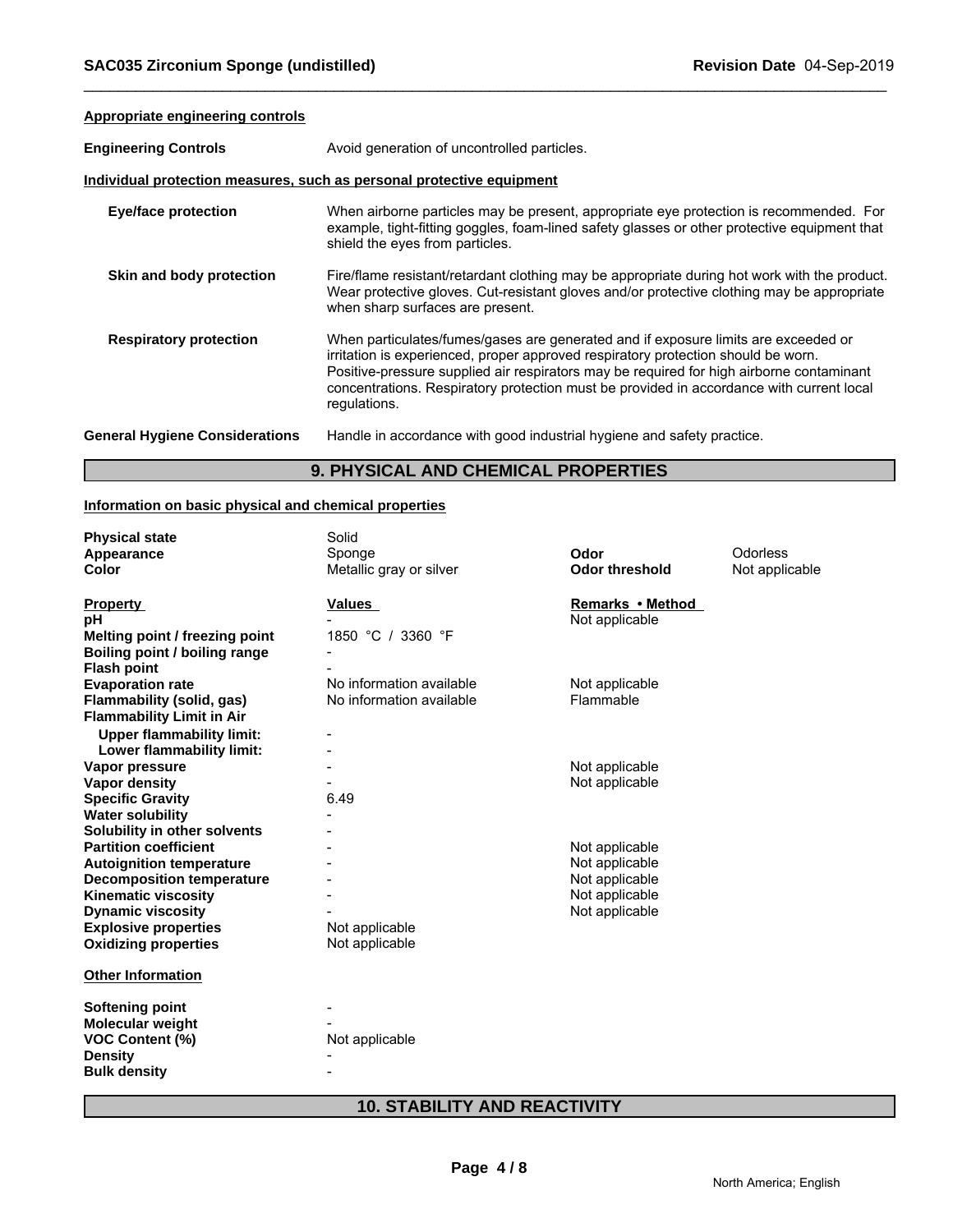### **Reactivity**

Reacts with water

### **Chemical stability**

Stable under normal conditions.

### **Possibility of Hazardous Reactions**

Reacts with water.

### Hazardous polymerization Hazardous polymerization does not occur.

### **Conditions to avoid**

Dust formation and dust accumulation. Unintentional contact with water. When mixed with water, heat, steam, and possibly hydrogen and hydrogen sulfide gas may be generated. Do not mix magnesium chloride with water except in a well-ventilated area, under conditions where heat and any gas that may evolve can easily dissipate.

### **Incompatible materials**

Water. Dissolves in hydrofluoric acid. Ignites in the presence of fluorine. When heated above 200°C, reacts exothermically with the following: Chlorine, bromine, halocarbons, carbon tetrachloride, carbon tetrafluoride, and freon.

### **Hazardous Decomposition Products**

None while dry and cool. Magnesium chloride heated above 110°C in the presence of moisture will evolve hydrogen chloride fumes.

### **11. TOXICOLOGICAL INFORMATION**

### **Information on likely routes of exposure**

### **Product Information**

| <b>Inhalation</b>   | Product not classified. |
|---------------------|-------------------------|
| Eye contact         | Product not classified. |
| <b>Skin Contact</b> | Product not classified. |
| Ingestion           | Product not classified. |

| <b>Chemical Name</b> | Oral LD50         | <b>Dermal LD50</b> | <b>Inhalation LC50</b> |
|----------------------|-------------------|--------------------|------------------------|
| <b>Zirconium</b>     | $>$ 5000 mg/kg bw |                    | $>4.3$ mg/L            |
| 17440-67-7           |                   |                    |                        |
| Magnesium            | $>$ 2000 mg/kg bw |                    |                        |
| 17439-95-4           |                   |                    |                        |
| Magnesium Chloride   | 5000 mg/kg bw     | $>$ 2000 mg/kg bw  |                        |
| 17786-30-3           |                   |                    |                        |

### **Information on toxicological effects**

**Symptoms** None known.

### **Delayed and immediate effects as well as chronic effects from short and long-term exposure**

| <b>Acute toxicity</b>             | Product not classified. |
|-----------------------------------|-------------------------|
| <b>Skin corrosion/irritation</b>  | Product not classified. |
| Serious eye damage/eye irritation | Product not classified. |
| <b>Sensitization</b>              | Product not classified. |
| Germ cell mutagenicity            | Product not classified. |
| Carcinogenicity                   | Product not classified. |
| <b>Reproductive toxicity</b>      | Product not classified. |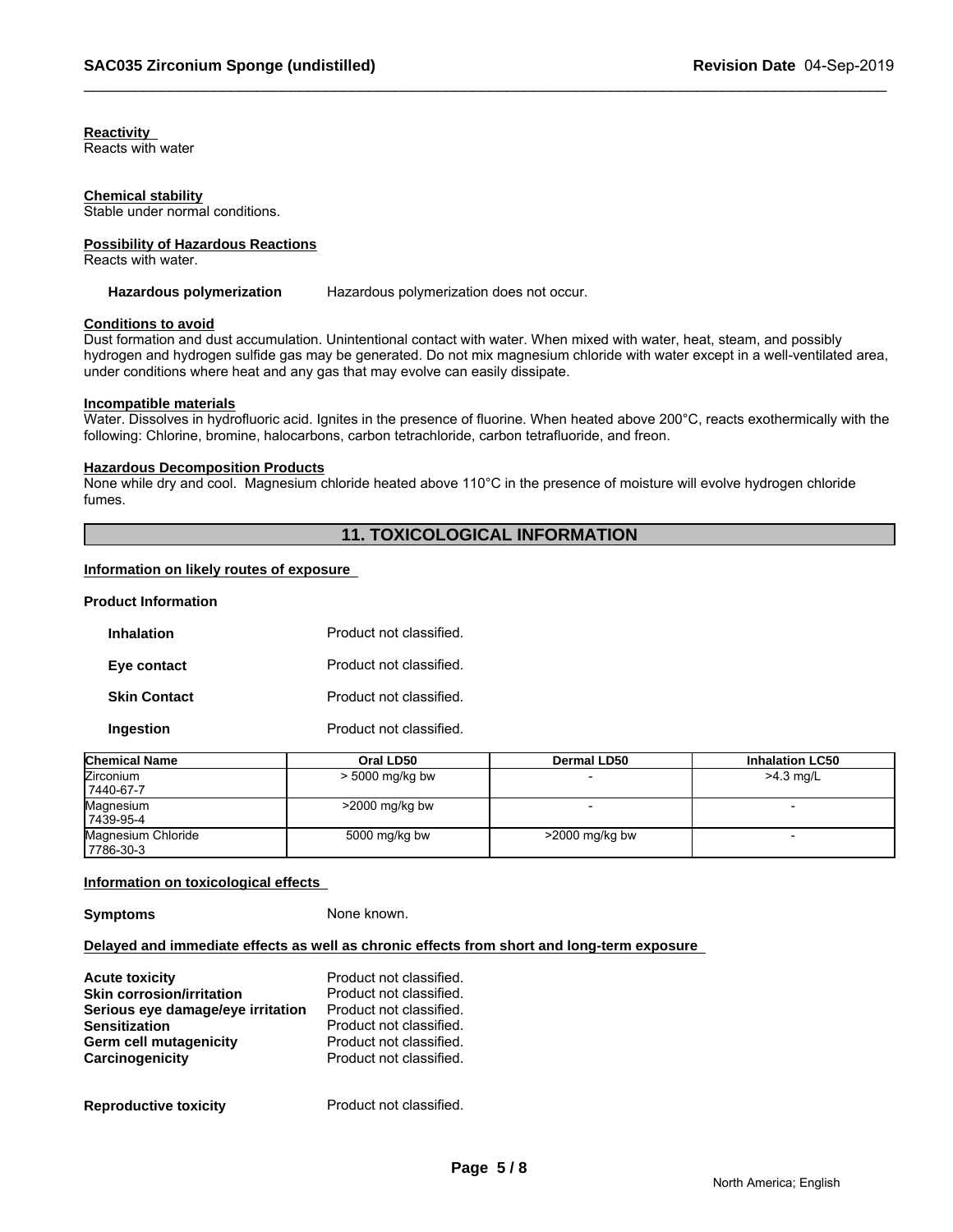### **STOT - single exposure** Product not classified.<br>**STOT - repeated exposure** Product not classified. **STOT - repeated exposure** Product not classified.<br> **Aspiration hazard** Product not classified. **Aspiration hazard**

### **12. ECOLOGICAL INFORMATION**

### **Ecotoxicity**

| <b>STOT - single exposure</b><br><b>STOT - repeated exposure</b><br><b>Aspiration hazard</b> | Product not classified.<br>Product not classified.<br>Product not classified.                                             |                                                                                               |                                                                                                                                          |                                                                                                                                                           |
|----------------------------------------------------------------------------------------------|---------------------------------------------------------------------------------------------------------------------------|-----------------------------------------------------------------------------------------------|------------------------------------------------------------------------------------------------------------------------------------------|-----------------------------------------------------------------------------------------------------------------------------------------------------------|
|                                                                                              |                                                                                                                           | <b>12. ECOLOGICAL INFORMATION</b>                                                             |                                                                                                                                          |                                                                                                                                                           |
| <b>Ecotoxicity</b>                                                                           |                                                                                                                           |                                                                                               |                                                                                                                                          |                                                                                                                                                           |
|                                                                                              | This product as shipped is not classified for aquatic toxicity.                                                           |                                                                                               |                                                                                                                                          |                                                                                                                                                           |
| <b>Chemical Name</b>                                                                         | Algae/aquatic plants                                                                                                      | Fish                                                                                          | <b>Toxicity to</b><br>microorganisms                                                                                                     | <b>Crustacea</b>                                                                                                                                          |
| Zirconium<br>7440-67-7                                                                       | The 14 d NOEC of zirconium<br>dichloride oxide to Chlorella<br>vulgaris was greater than<br>102.5 mg of Zr/L.             | The 96 h LL50 of zirconium<br>to Danio rerio was greater<br>than 74.03 mg/L.                  |                                                                                                                                          | The 48 h EC50 of zirconium<br>dioxide to Daphnia magna<br>was greater than 74.03 mg<br>of $Zr/L$ .                                                        |
| Magnesium<br>7439-95-4                                                                       | The 72 h EC50 of<br>magnesium chloride<br>hexahydrate to<br>Desmodesmus subspicatus<br>was greater than 12 mg of<br>Mg/L. | The 96 h LC50 of<br>magnesium chloride to<br>Pimephales promelas was<br>541 mg of Mg/L.       | The 3 h EC50 of magnesium<br>chloride hexahydrate for<br>activated sludge was greater Ceriodaphnia dubia was 225<br>than 108 mg of Mg/L. | The 48 h LC50 of<br>magnesium chloride to<br>mg of Mg/L.<br>The 48 h LC50 of<br>magnesium chloride<br>hexahydrate to Daphnia<br>magna was 322 mg of Mg/L. |
| Magnesium Chloride<br>7786-30-3                                                              | The 72 h EC50 of<br>magnesium chloride to<br>Desmodesmus subspicatus<br>was greater than 100 mg of<br>MgCl2/L.            | The 96 h LC50 of<br>magnesium chloride to<br>Pimephales promelas was<br>2119.3 mg of MgCl2/L. | The 3 h EC50 of magnesium<br>chloride for activated sludge<br>was greater than 900 mg of<br>MgCl2/L.                                     | The 48 h LC50 of<br>magnesium chloride<br>hexahydrate to Daphnia<br>magna was 548.4 mg of<br>MgCl2/L.                                                     |

### **Persistence and degradability**

### **Bioaccumulation**

### **Mobility**

.

.

.

### **Other adverse effects**

### **13. DISPOSAL CONSIDERATIONS**

| Waste treatment methods       |                                                                                                        |
|-------------------------------|--------------------------------------------------------------------------------------------------------|
| <b>Disposal of wastes</b>     | Disposal should be in accordance with applicable regional, national and local laws and<br>regulations. |
| <b>Contaminated packaging</b> | Disposal should be in accordance with applicable regional, national and local laws and<br>regulations. |

This product contains one or more substances that are listed with the State of California as a hazardous waste.

### **14. TRANSPORT INFORMATION**

| <b>DOT</b>           | Regulated |
|----------------------|-----------|
| UN/ID No.            | 3089      |
| Proper shipping name | Metal pow |

**UN/ID No.** 3089 **Proper shipping name** Metal powders, flammable, n.o.s. (Zirconium Magnesium)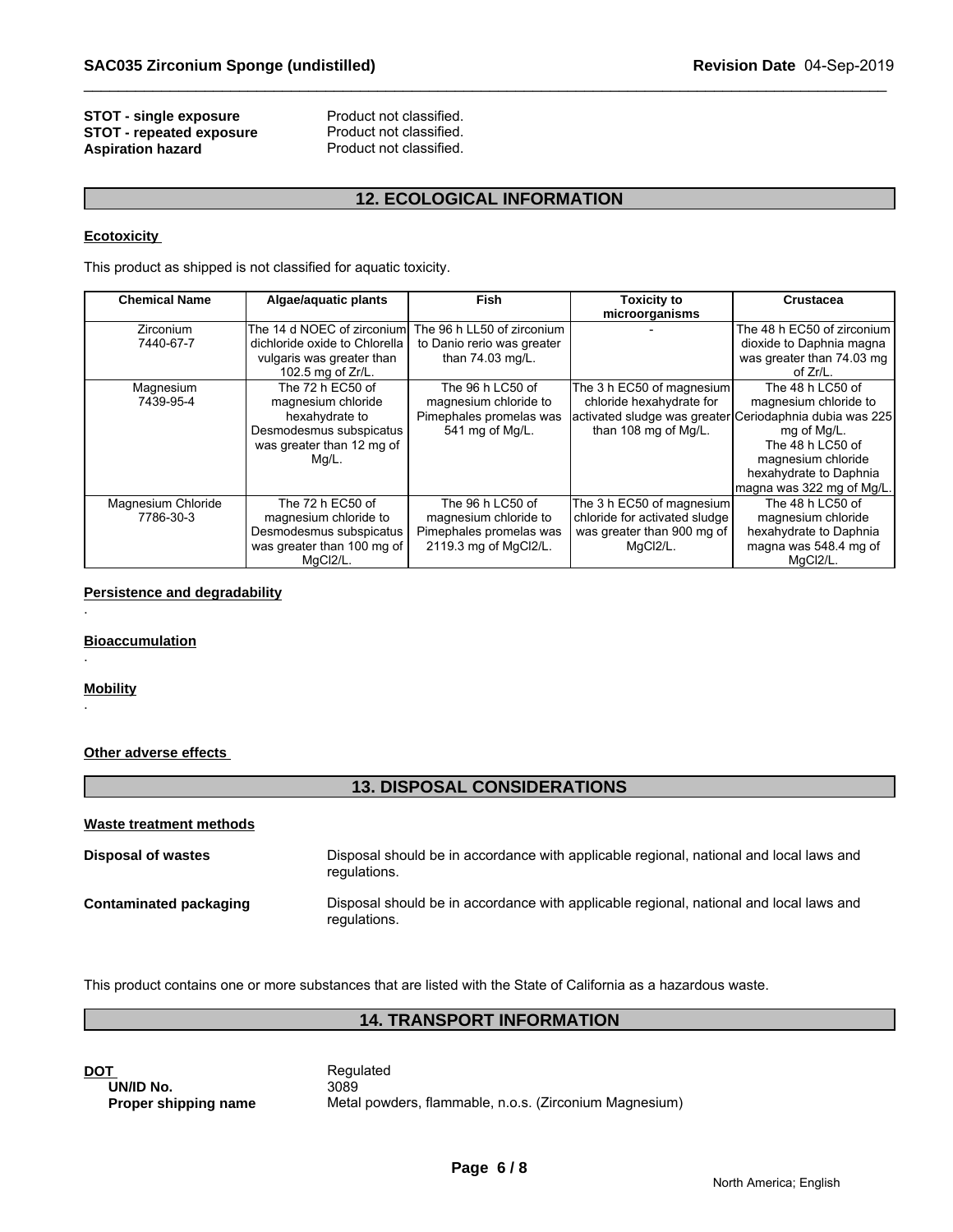| <b>Hazard Class</b>             | 4.1           |
|---------------------------------|---------------|
| <b>Packing Group</b>            | Ш             |
| <b>Special Provisions</b>       | IB6. T1. TP33 |
| <b>Emergency Response Guide</b> | 170           |
| <b>Number</b>                   |               |

### **15. REGULATORY INFORMATION**

| <b>International Inventories</b> |          |  |
|----------------------------------|----------|--|
| TSCA                             | Complies |  |
| <b>DSL/NDSL</b>                  | Complies |  |
| <b>EINECS/ELINCS</b>             | Complies |  |
| <b>ENCS</b>                      | Complies |  |
| <b>IECSC</b>                     | Complies |  |
| KECL                             | Complies |  |
| <b>PICCS</b>                     | Complies |  |
| <b>AICS</b>                      | Complies |  |

### **Legend:**

 **TSCA** - United States Toxic Substances Control Act Section 8(b) Inventory

 **DSL/NDSL** - Canadian Domestic Substances List/Non-Domestic Substances List

 **EINECS/ELINCS** - European Inventory of Existing Chemical Substances/European List of Notified Chemical Substances

 **ENCS** - Japan Existing and New Chemical Substances

 **IECSC** - China Inventory of Existing Chemical Substances

 **KECL** - Korean Existing and Evaluated Chemical Substances

 **PICCS** - Philippines Inventory of Chemicals and Chemical Substances

 **AICS** - Australian Inventory of Chemical Substances

### **US Federal Regulations**

### **SARA 313**

Section 313 of Title III of the Superfund Amendments and Reauthorization Act of 1986 (SARA). This product does not contain any chemicals which are subject to the reporting requirements of the Act and Title 40 of the Code of Federal Regulations, Part 372

| No  |  |
|-----|--|
| No  |  |
| Yes |  |
| No  |  |
| No  |  |
|     |  |

### **CWA (Clean Water Act)**

This product does not contain any substances regulated as pollutants pursuant to the Clean Water Act (40 CFR 122.21 and 40 CFR 122.42)

### **CERCLA**

This material, as supplied, does not contain any substances regulated as hazardous substances under the Comprehensive Environmental Response Compensation and Liability Act (CERCLA) (40 CFR 302) or the Superfund Amendments and Reauthorization Act (SARA) (40 CFR 355). There may be specific reporting requirements at the local, regional, or state level pertaining to releases of this material

### **US State Regulations**

### **California Proposition 65**

This product does not contain any Proposition 65 chemicals

### **U.S. State Right-to-Know Regulations**

| Chemical<br>Massachusetts<br>nnsvivania<br>Name<br>. Iersev<br>в.<br><b>New</b><br>ешк |
|----------------------------------------------------------------------------------------|
|----------------------------------------------------------------------------------------|